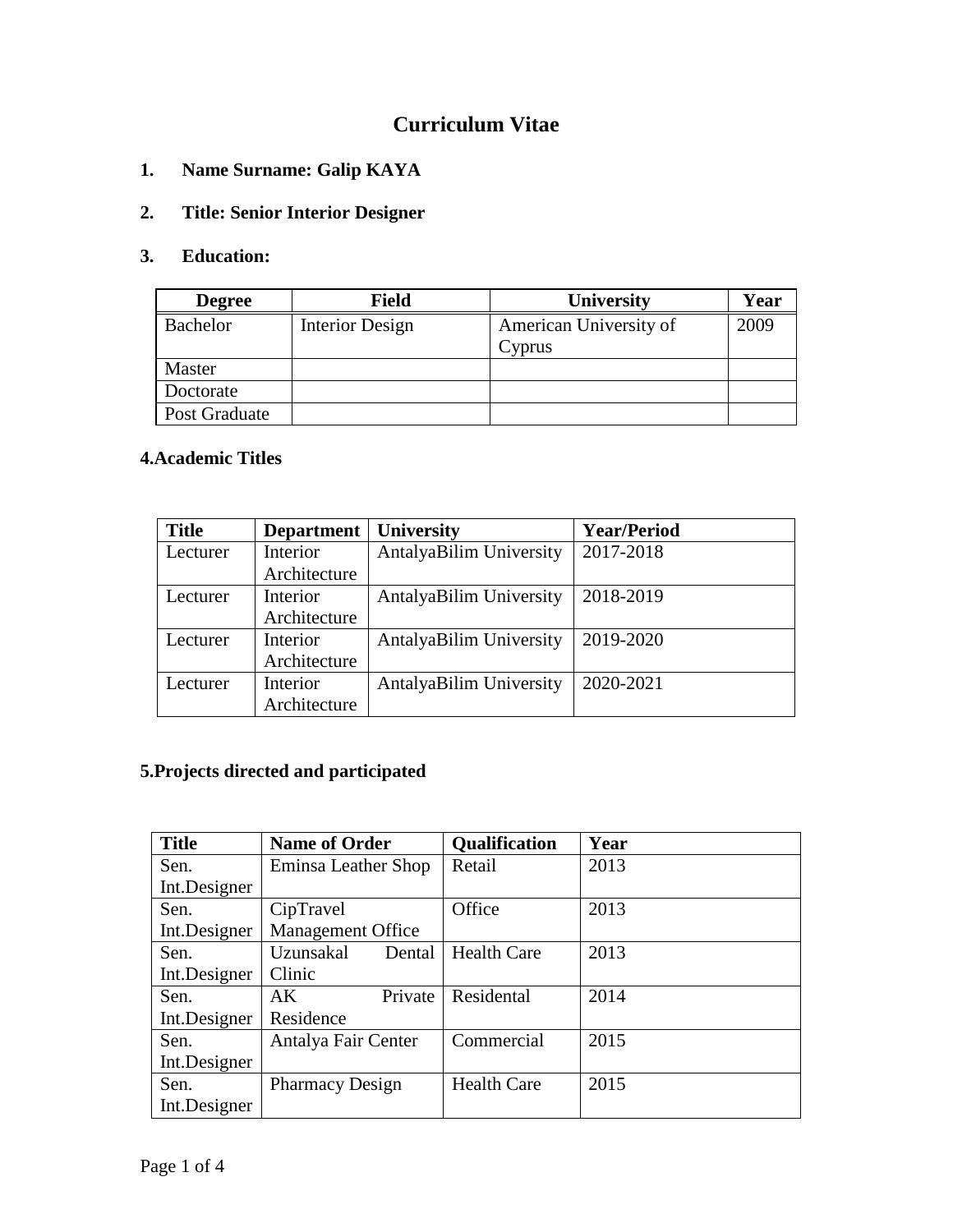| Sen.         | <b>Barber Shop</b>        | Retail              | 2015 |
|--------------|---------------------------|---------------------|------|
| Int.Designer |                           |                     |      |
| Sen.         | M.T. Private Villa        | Residental          | 2016 |
| Int.Designer |                           |                     |      |
| Sen.         | I.H. Private Flat         | Residental          | 2016 |
| Int.Designer |                           |                     |      |
| Sen.         | Jeda Hotel Cyprus         | Hotel Design        | 2016 |
| Int.Designer |                           |                     |      |
| Sen.         | Alley Prime Hotel         | <b>Hotel Design</b> | 2016 |
| Int.Designer |                           |                     |      |
| Sen.         | Chelique<br>Boutique      | <b>Hotel Design</b> | 2017 |
| Int.Designer | Hotel                     |                     |      |
| Sen.         | F.P House                 | Residental          | 2017 |
| Int.Designer |                           |                     |      |
| Sen.         | Mega Agriculture          | Office              | 2017 |
| Int.Designer |                           |                     |      |
| Sen.         | <b>Vesta Shoes</b>        | Retail              | 2018 |
| Int.Designer |                           |                     |      |
| Sen.         | Wondrous<br>Işıklar       | Retail              | 2018 |
| Int.Designer | <b>Butchering Store</b>   |                     |      |
| Sen.         | Konak<br>Cream<br>Ice     | Retail              | 2018 |
| Int.Designer | Shop Branch               |                     |      |
| Sen.         | Antalya<br>Aquarium       | Retail              | 2018 |
| Int.Designer | <b>Renovation Designs</b> |                     |      |
| Sen.         | Antalya Aquarium          | Office              | 2018 |
| Int.Designer |                           |                     |      |
| Sen.         | <b>HK Private Flat</b>    | Residental          | 2018 |
| Int.Designer |                           |                     |      |
| Sen.         | <b>ST Private Flat</b>    | Residental          | 2018 |
| Int.Designer |                           |                     |      |
| Sen.         | <b>MY</b> Private Flat    | Residental          | 2019 |
| Int.Designer |                           |                     |      |
| Sen.         | CC Private Flat           | Residental          | 2019 |
| Int.Designer |                           |                     |      |
| Sen.         | CW<br>Panels<br>Sun       | Commercial          | 2019 |
| Int.Designer | <b>Beach Project</b>      |                     |      |
| Sen.         | EK<br>Flat<br>Private     | Residental          | 2020 |
| Int.Designer | Cihangir                  |                     |      |
| Sen.         | Hills 5 Stars Hotels      | Commercial          | 2020 |
| Int.Designer |                           |                     |      |
| Sen.         | Luxembourg Villa          | Residental          | 2020 |
| Int.Designer |                           |                     |      |
| Sen.         | Bahtili High School       | Educational         | 2020 |
| Int.Designer |                           |                     |      |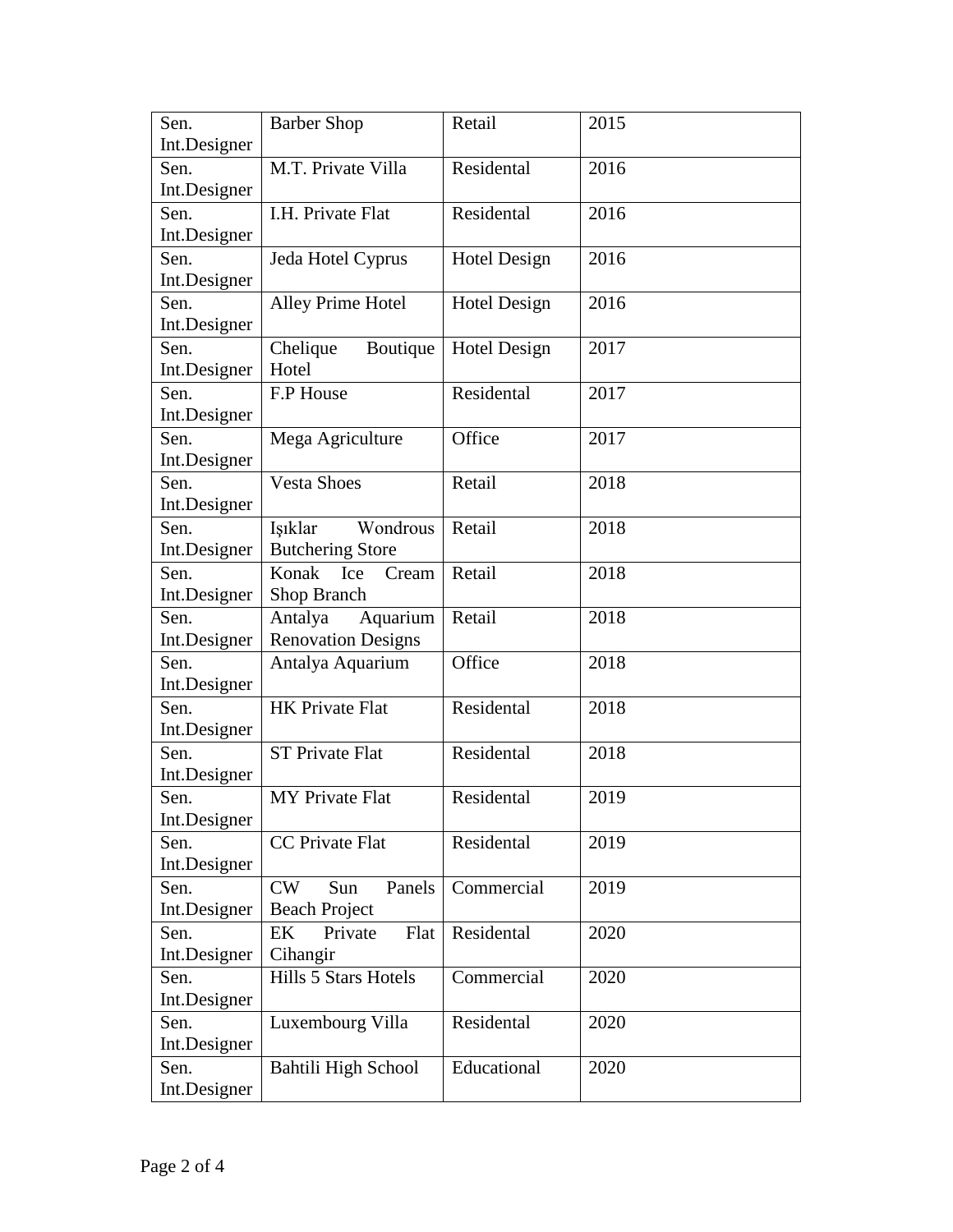#### **6.Administrative designations**

- TMMOB Antalya Interior Designers Association Administrative Board Member
- Chairman at Galip Kaya Interior Designer

### **7.Membership in scholarly institutions**

- TMMOB Interior Designers Association Membership
- American Interior Designers Association Membership

#### **8.Awards and grants**

- Mimar Bahaddin Educational Competition Entry 1st Prize
- Kinder Cube Children's Playing Area 1st Priz

#### **12. Courses taught over the last two academic years**

| <b>Academic</b> | <b>Term</b> | <b>Course Name</b>                          | Hours/week         |                | <b>Number of</b> |
|-----------------|-------------|---------------------------------------------|--------------------|----------------|------------------|
| Year            |             |                                             | <b>Theoretical</b> | <b>Applied</b> | <b>Students</b>  |
| 2019-2020       | Fall        | <b>IAED 3505</b><br>Detailing Studio        | $\overline{2}$     | $\overline{2}$ | 23               |
|                 |             | <b>IAED 3505</b><br><b>Detailing Studio</b> | $\overline{2}$     | $\overline{2}$ | 14               |
|                 |             | <b>IAED 4001</b>                            | $\overline{4}$     | $\overline{4}$ | 17               |
|                 |             | <b>Interior Design Studio</b><br>VII        |                    |                |                  |
|                 | Spring      | <b>IAED 3001</b>                            | $\overline{4}$     | $\overline{4}$ | 16               |
|                 |             | Interior Design Studio V                    |                    |                |                  |
|                 |             | <b>IAED 3002</b>                            | $\overline{4}$     | $\overline{4}$ | 19               |
|                 |             | Interior Design Studio VI                   |                    |                |                  |
| <b>Academic</b> | <b>Term</b> | <b>Course Name</b>                          | Hours/week         |                | <b>Number of</b> |
| Year            |             |                                             | <b>Theoretical</b> | <b>Applied</b> | <b>Students</b>  |
| 2020-2021       | Fall        | <b>IAED 3505</b><br>Detailing Studio        | $\overline{4}$     | $\overline{4}$ |                  |
|                 |             | <b>IAED 3001</b>                            | $\overline{4}$     | $\overline{4}$ |                  |
|                 |             | Interior Design Studio V                    |                    |                |                  |